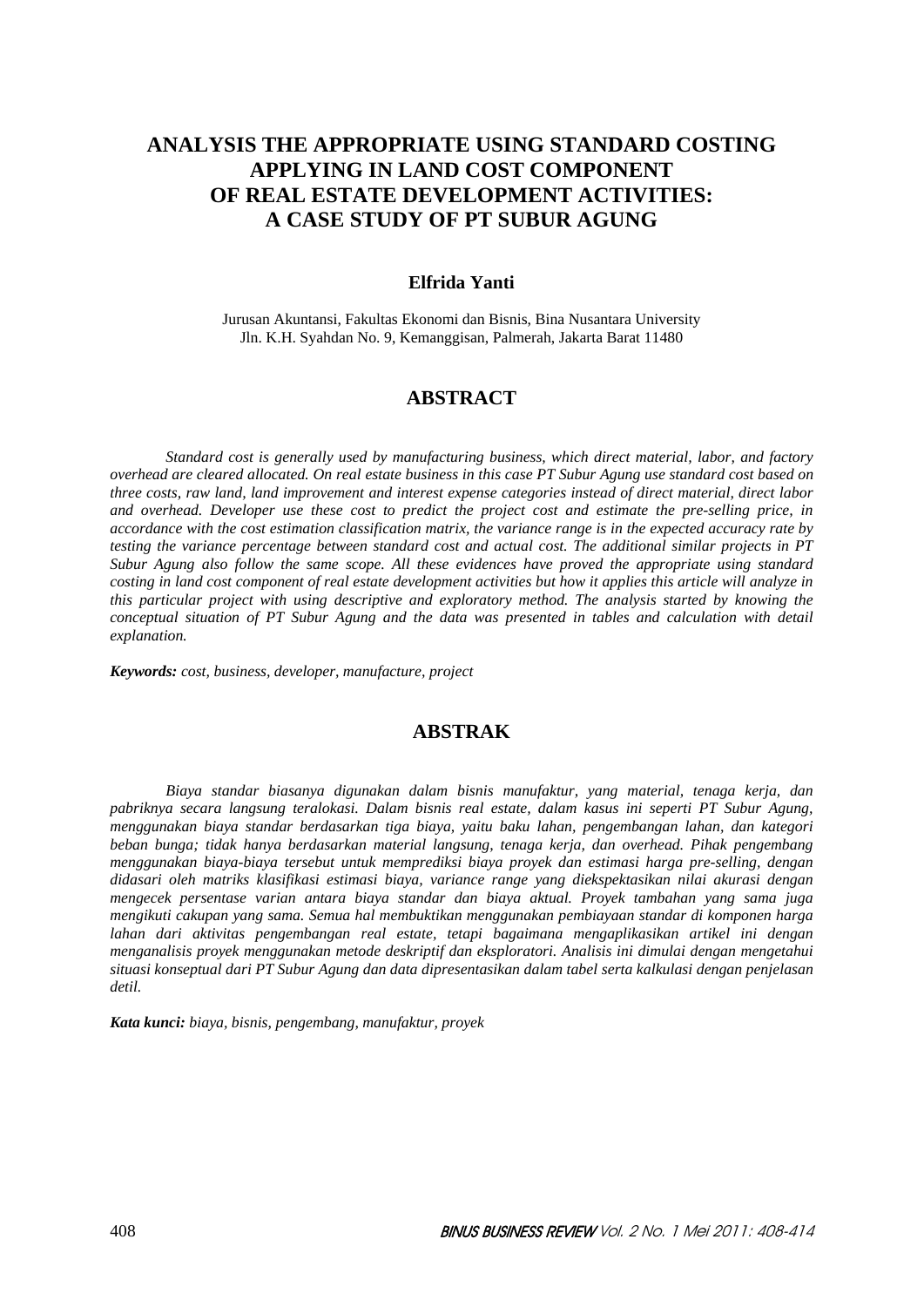## **INTRODUCTION**

Application of management accounting in companies is prime function, especially cost accounting. It because the efficiency of management relies on how effective it controls the cost. The research of Faas and Klaasse 1984, around 73% of companies use historical costs for capital budgeting. While in their research of 1986, only 34% of Dutch firms use historical cost for pricing decision-making. On the ongoing empirical studies to investigate costs and management accounting applications which use statistical surveys of different companies and company case-studies, when concentrating solely on new accounting approaches developed by the companies, it is found many evolution for companies' operational cost management accounting system which implemented a standard cost system. Standard costing here includes any statistical or non-accounting approach to variance analysis, where sometimes not all costs are covered.

The phenomena researcher try to explore is standard costing is not usual apply in the real estate development industry but in reality more than 50% using this method including PT Subur agung which is one of property developer company under ciputra group located in Jakarta, Indonesia. Standard costing is usually using in manufacturing industry, which suppose to display and calculate direct material, direct labor and factory overhead while in reality this cost are not applied by many real estate companies since most of the development activities are in contract externally.

Under standard costing, all costs are pre-determined and it then compared with the actual costs. The deference between this two cost is known as variance which is need to be analyzed and investigated and then reported to management for taking corrective action on the difference so that the actual cost mirror to predetermined costs. The problem with real estate development project is it takes quite long period for completion thus estimates price will really depend on predetermined cost. Real Estate Company may purchase a large tract of land to be developed over several years, some of the portion will be developed and sold partially before the project as a whole completed. In the normal practice, in order to finance the project developer would rely on pre-selling the houses. When preselling the house, it is quite difficult to know the real cost for each unit. In contrary, the company has to set up the pre-selling price to customer and not only that the method to record the inventory and cost of good sold is doubtful. Some other concerns from apply this method by these real estate companies the developer does not divide standard costs into three base costs (direct material, labor, overhead cost) and standard cost only depend on operation activities. This research concentrate how this project run with apply the unusual cost standard method for this type of industry.

By interviewing in a real estate development company group, namely, Ciputra group in Indonesia, who applies standard costing to make cost budged on all its project including project assigned on PT SUBUR AGUNG, this company started its commercial operation in 2004 for a project to develop it to be a shopping housing zone. The company's scope of activities is engaged in the development and sale of real estate, including office spaces, shopping centers and related facilities and industrial estates.

This research purposes are (1) to know how the company calculate the standard costing for land cost component; (2) to know how the company set-up the pre-selling price for each housing unit; (3) to know how the company using the standard costing to record in the financial statement, especially cost of goods sold in the whole project period; (4) to know how to revise and analysis the variance between standard cost and actual cost; (5) to test and analyze whether the standard costing is appropriate using in PT Subur Agung.

The advantages from this research are that (1) it could help educator and user of financial report to have knowledge how standard costing is used in the real estate development company in accordance with SFAS No. 44 and how its reconciliation between cost accounting and management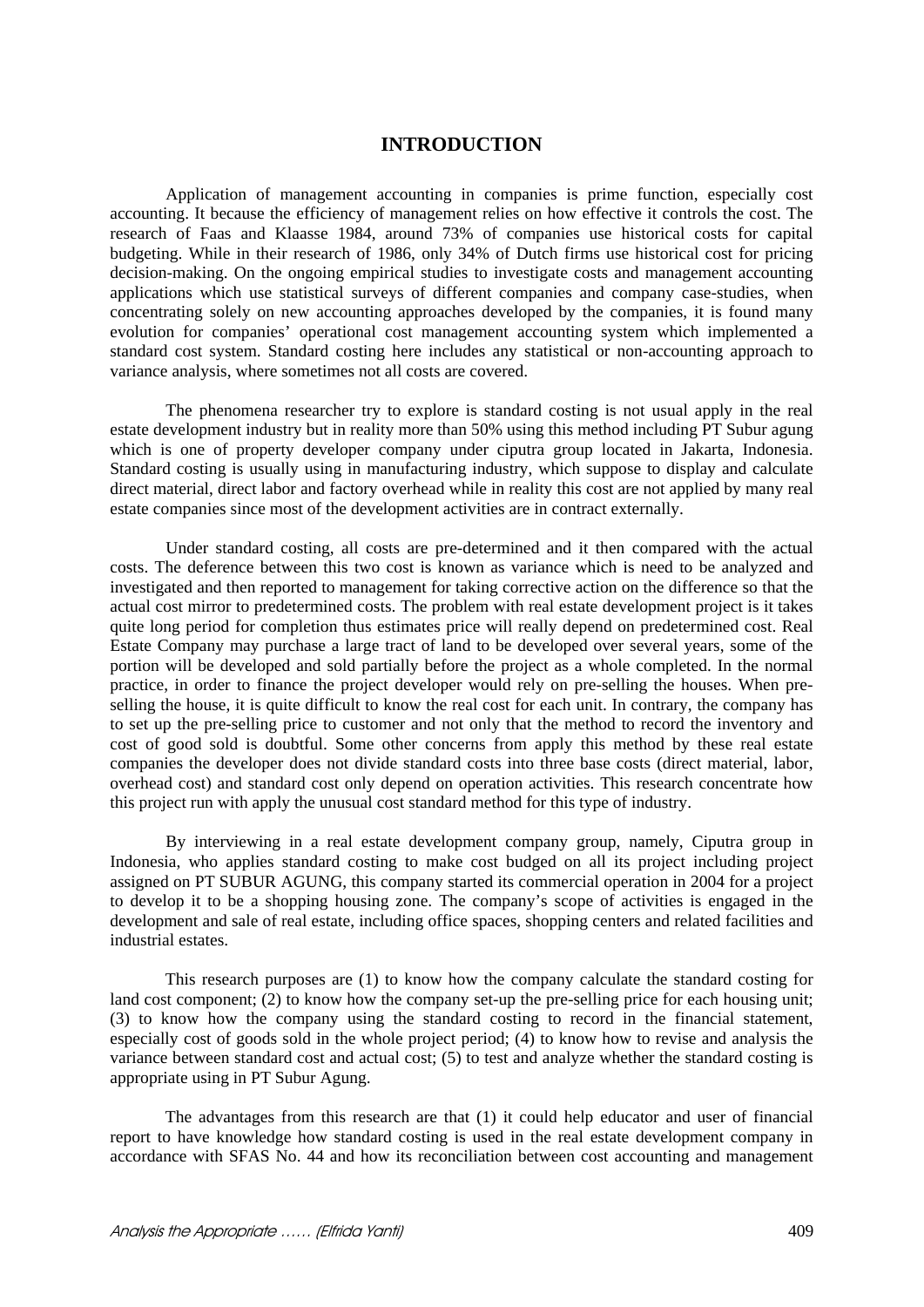accounting for standard cost in Real Estate Development Companies; (2) since this method is unusual applied for this industry, it could give comparison the advantages and disadvantages for using the standard costing; (3) by analyzing the variance, company can identify the problems and control the cost for effective and efficient management.

## **RESEARCH METHODOLOGY**

## **Analysis Method**

This research use exploratory and descriptive research method. Descriptive research method is used to describe the condition of company based on fact those facts will be processed, analyzed and interpreted. The information for this report is obtained from interviewing in this company. Meanwhile, exploratory method research gathers preliminary information that will help define problems and suggest hypotheses (Kotler et al, 2006). W. Lawrence Neuman (1997) explicated that exploratory research is used commonly when the issue being researched was new or researchers had written only little on it. Standard costing applied by real estate development it is not common thus the writer is trying to find the reasons why this method is used in few real estate development companies.

## **Data Collection**

Data collection from two methods, library and field research. Library research is done by the learning theoretical literature. It can be in the form of books, article, journal, encyclopedia, dictionary, and others. Meanwhile, field research consists of primary data and secondary data. Those in primary data are research survey, observation and interview direct to the company which PT Subur Agung of Ciputra Group. The secondary data that have already been gathered by other researchers, data publish in journals, information available from any publisher or unpublished source and available in Internet. The secondary data in this researcher collected from PT Subur Agung in documentation format such as financial statement, standard cost for land and building, etc.

## **Research Design**

Understand the conceptual information such as the Master plan, business plan and land acquisition process in PT Subur Agung of Ciputra Group. Understand the process and figure of how standard costing is used to calculate the standard cost for land cost budgeting. Explore how the developer use standard cost to determine the pre-selling price. Figure out how standard cost will be applied for land in inventory and cost of goods sold and also the effect on several items. When the actual cost recognized, how the developer should revise the variance and to test whether the variance deviation is significant or not.

## **DISCUSSION**

PT Subur Agung started acquisition land since 1991 and acquired 20,572.2 square meters in total, which are not all the land can be used for constructing the building. Normally only 55 – 65% of land is used for infrastructure instead of buildings. Thus from 20,572.2 m2 only 7,611.71 m2 land available for sell and 12,960.49m2 for infrastructure. In business plan of the project developer make conceptual master plan consists of project background, master plan strategies, site planning framework and core area master plan, In this specific research, author chooses the first phase of the project which is 4,050 meter square land been used. The project construct for shopping house, which means owns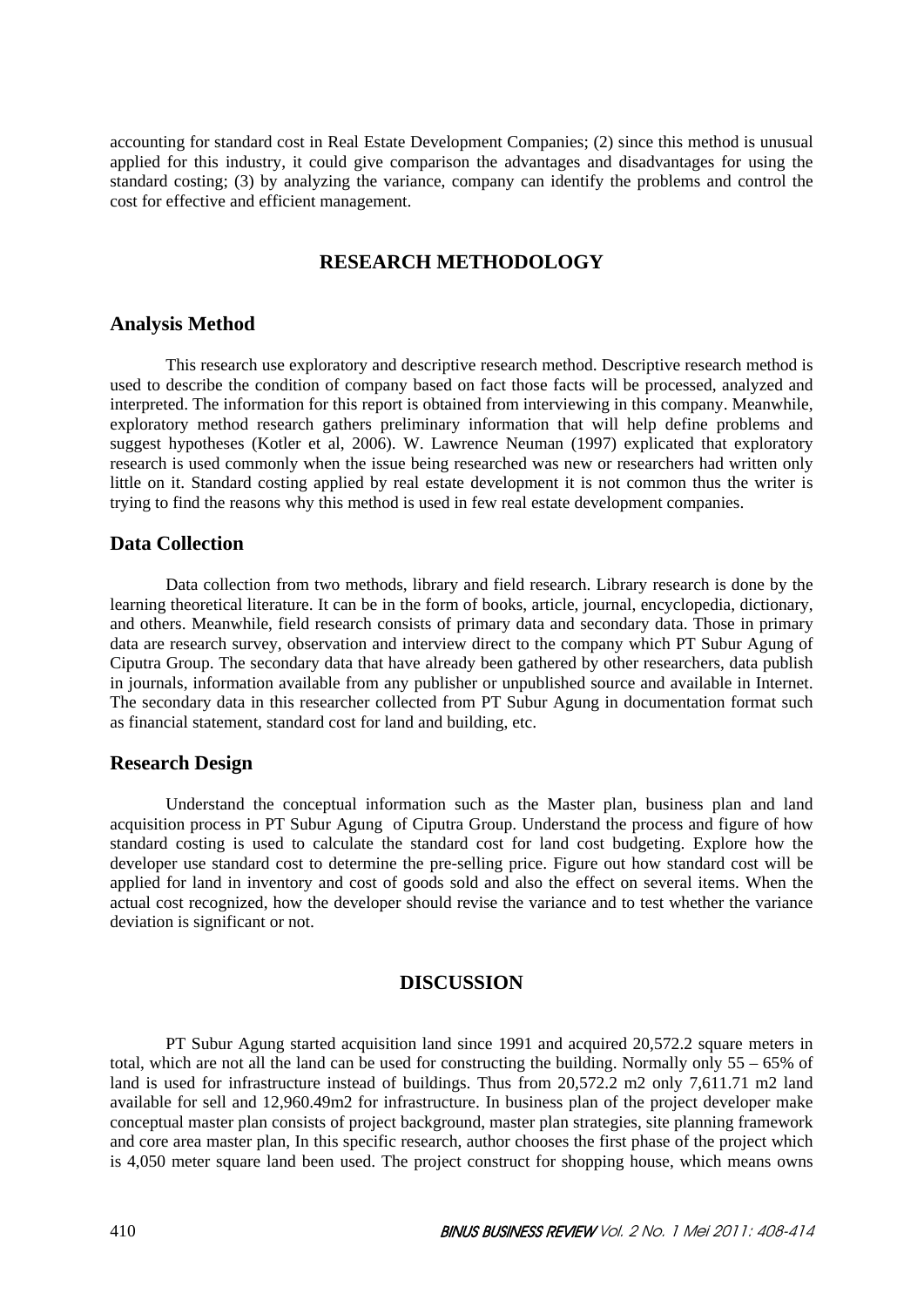shop stores in the downstairs, and house for living in the upstairs. Cost for land consists of purchasing for raw land cost, land improvement or development cost and interest expense for financing the project. However, land improvement is a long period of working process.

The developer budged the land improvement cost for the whole project, while the actual cost appears and is realized step by step. To realize the estimated cost in advance, the developer uses standard costing method to calculate the standard cost for this project. Unlike the normal standard costing for a product this project does not display structurally the cost items (direct material, direct labor and overhead) in the budgeting statement or use them as based but instead it used operation activities from their land improvement, raw land, and interest expense. Average price shown on table 4.3, raw land price per meter square in total is Rp 3,077,165 (63,304,043,900/20,572.20) but average price land available for sale is Rp 8,316,661 per meter square (63,304.043,900/7,611.71). For land improvement the total cost is Rp.16,646,305,375 with detail items on table 4,2 the average price is Rp. 4,109,994 (16,646,305,375/4,050) but price for the land available for sale, the price is Rp 11,108,093 (16,646,305,375/1,498.5), the last cost is from interest expense, the total expense over the years (1998-2004) was 68,164,001,689 thus the average price is Rp. 3,313,404 (68,164,001,689/20,572.20) but interest expense from land available to sell the price become Rp 8,955,145 meter square (68,164,001,689/7,611.71) table 4.3,. as we can see the difference the price if the total land used and not. In the real estate development industry, the developer usually starts to sell the land before it is constructed completely, which calls pre-selling. This process could benefit the company to finance the operation.

Since the project has not been finished yet, the developer does not know the actual cost for the land. Since the project has not been finished, developer will set up the pre-selling price upon the percentage of standard cost. Standard cost it self acquired from 3 items (raw material, land improvement and interest expense) land available for sell, which is Rp. 28,379,899(8,316,661+ 11,108,093+8,995,145). On this project the pre-selling price set up for Rp 32,000,000 (12,7% more than the standard cost) and the actual cost pr square is Rp 25,687,421 it means the pre-selling actually 24,5% higher. The impact of this overstated pre-selling price, will be on the financial recording since set up standard cost used for the whole project such as cost of good sold while the land in inventory is recorded in the actual cost every year thus the gross margin will increase It means the net income will also increase which cause increase in tax payment as one the consequences. The project started 2003 and started sold land on 2004 and 2005, by 2006 all the land available for sell sold out.

| Item               |        | 2003     | 2004              | 2005               | 2006           |
|--------------------|--------|----------|-------------------|--------------------|----------------|
| <b>Sales</b>       |        | 0        | Rp. 5,632,000,000 | Rp 14, 592,000,000 | $\overline{0}$ |
| <b>Actual Cost</b> |        | 0        | Rp. 4,289,799,307 | Rp. 11,713,463,976 | 0              |
| Actual             | Gross  | $\Omega$ | Rp. 1,342,200,693 | Rp. 2,878,536,030  | 0              |
| Margin             |        |          |                   |                    |                |
| Gross              | Margin | $\Omega$ | Rp. 637,137,776   | Rp. 1,650,766,060  | $_{0}$         |
| Reported           |        |          |                   |                    |                |
| The difference     |        | 0        | Rp. 705,065,917   | 1,227,769,970      | 0              |

Table 1

The different between the actual gross margin and reported gross margin is quite big considered it is only some from the projects, the total difference has reached Rp. 1.932,832,887. The substances in actual cost are the same as when set up the standard cost the main different is on land improvement. Here, developer realizes the actual cost depends on a series transaction voucher, invoice, bank statement and journal entries. The main land improvement operation activity is from 1998 to 2002. Starting from 2003, the developer begins to construct the buildings, while the land improvement process is still on the process until 2005.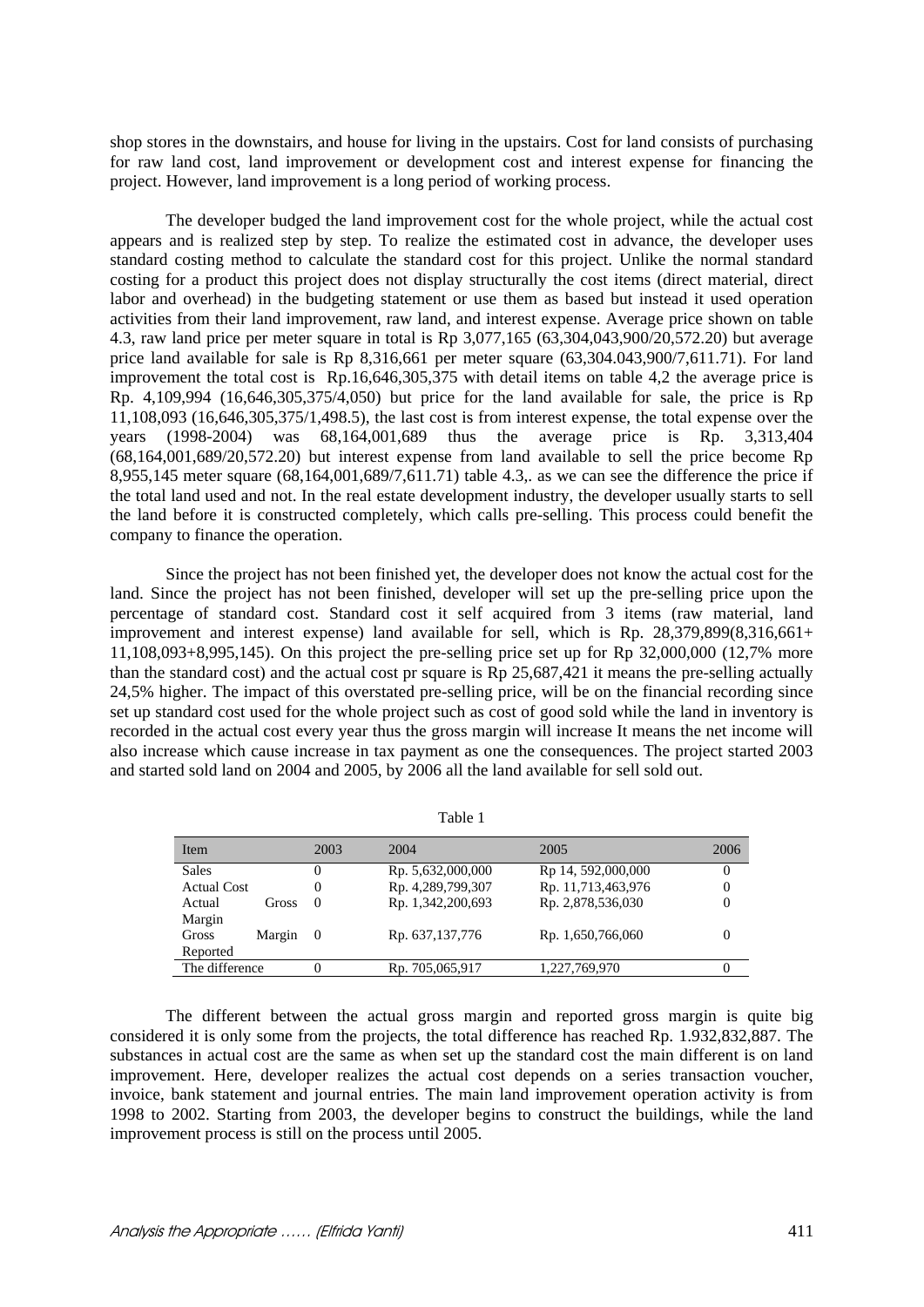| ٦ |  |
|---|--|
|   |  |

| Realization of land improvement | Amount (RP)    |
|---------------------------------|----------------|
| 1998                            | 3,316,175,184  |
| 1999                            | 381,188,646    |
| 2000                            | 529,100,554    |
| 2001                            | 1,720,920,450  |
| 2002                            | 507,038,152    |
| 2003                            | 1,857,442,714  |
| 2004                            | 3,818,086,736  |
| 2005                            | 480,846,835    |
| Total realization               | 12.610.799.271 |

Source: Internal Memo of PT Subur Agung

Initially land improvement was Rp 16, 646,305,375 in total after realization it is only Rp. 12,610,799,271 and as result the actual cost per meter square for land available for sale is Rp. 8,415,615 (12,610,799,271/1,498.50). At the end phase of this project, the developer can statistics the data for standard cost and actual cost and compare the different variance.

| ١<br>m |  |
|--------|--|
|--------|--|

| Land             | Standard cost (Rp) | Actual cost $(Rp)$ |
|------------------|--------------------|--------------------|
| Raw Land         | 63.304.043.900     | 63.304.043.900     |
| Land Improvement | 16,646,305,375     | 12,610,799,271     |
| Interest expense | 68,164,001,689     | 68,164,001,689     |
| Total            | 148.114.350.964    | 144,078,844,860    |

Table 4

| Land/m2                                      | Standard cost  | <b>Actual Cost</b> |
|----------------------------------------------|----------------|--------------------|
| Raw Land                                     | 8,316,661      | 8,316,661          |
| Land Improvement                             | 11,108,093     | 8,415,615          |
| Interest expense                             | 8,955,145      | 8,955,145          |
| Total                                        | 28,379,899     | 25,687,421         |
| Standard cost for land sold in 2004 (176.00) | 4,994,862,224  |                    |
| Standard cost for land sold in 2005 (456.00) | 12,941,233,944 |                    |

At the end of this project, developer has to consider how to revise the overstated cost into the financials statement. It is impossible for the company to revise the financial statement for the previous years. Generally, the real estate accountant will put the variance into other incomes in the financial statement. The variance between standard cost and the actual cost journal as below:

Other Incomes Rp 4,035,506,100 Overstated Land cost Rp 4,035,506,100

Writer also interview other 20 projects regarding the accuracy of the cost estimation using variance formula below:

% of variance = 
$$
\frac{\text{standard cost}}{m2} - \text{Actual cost}}{ \text{Standard cost}} / m2
$$

The result shown that the positive variation percentage ranges from 4.1% to 15%, this is when standard cost higher than actual cost and the negative variation percentage range is from -13.5% to - 5.0%, negative because actual cost higher than standard cost according to the cost estimate matrix, the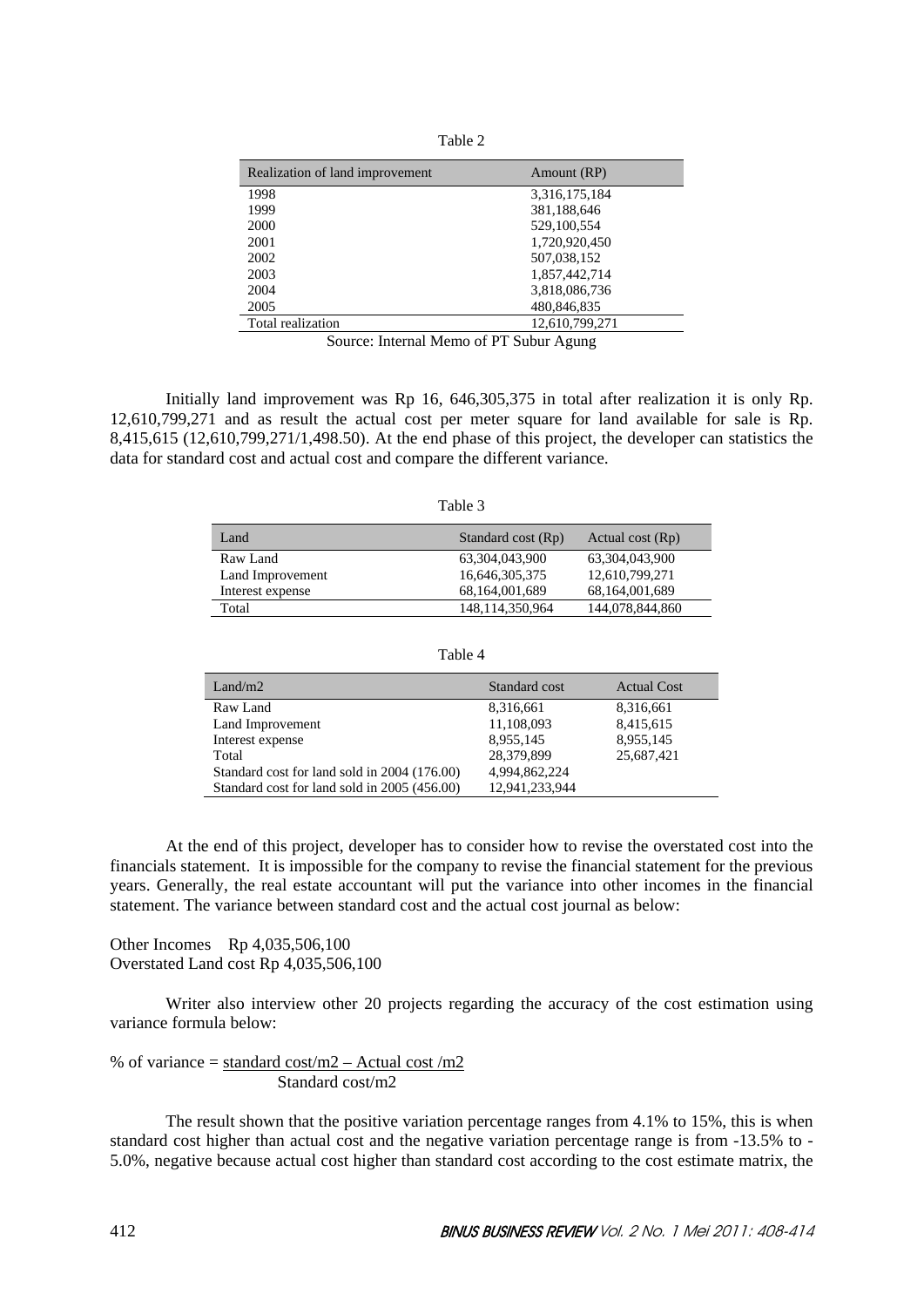standard variation is ranging from lowest -10% to -3.0% and the highest 3 % to 15% it means all the static data from this 20 projects are in standard estimation scope.

|                                 | <b>Primary</b><br><b>Characteristic</b>      |                          | <b>Secondary Characteristic</b> |                                                 |
|---------------------------------|----------------------------------------------|--------------------------|---------------------------------|-------------------------------------------------|
| <b>Estimate</b><br><b>Class</b> | <b>Level of Project</b><br><b>Definition</b> | <b>End Usage</b>         | Methodology                     | <b>Expected Accuracy</b><br>Rate <sup>[a]</sup> |
| Class 5                         | 0\% to 2\%                                   | <b>Concept Screening</b> | Parametric models               | L: $-20\%$ to $-50\%$<br>$H: +30\%$ to $+100\%$ |
| Class 4                         | 1\% to 15\%                                  | Study of flexibility     | Parametric models               | L: $-15\%$ to $-30\%$<br>$H: +20\%$ to $+50\%$  |
| Class <sub>3</sub>              | 10\% to 40\%                                 | <b>Budget or Control</b> | Semi-detailed unit cost         | L: $-10\%$ to $-20\%$<br>$H: +10\%$ to $+30\%$  |
| Class 2                         | 30% to 70%                                   | Control or Bid           | Detailed unit cost              | L: $-5\%$ to $-15\%$<br>$H: +5\%$ to $+20\%$    |
| Class 1                         | 50% to 100%                                  | Check estimate or Bid    | Detailed unit cost              | L: $-3\%$ to $-10\%$<br>H: $+3\%$ to $+15\%$    |

|  | Table 5 The Cost Estimate Matrix |  |  |
|--|----------------------------------|--|--|
|--|----------------------------------|--|--|

## **CONCLUSION**

It is appropriate to use standard costing applying in land cost components of real estate development activities in PT Subur Agung of ciputra because of conducted research and survey, comparison between historical cost and standard cost, applicable in accounting record practice, and in the scope of variance range for cost estimation.

### **Conducted Research and Survey**

The application of historical cost for capital budgeting and pricing decision takes up 73% and 17% respectively. However, on 1988, the scientist conducts the research again and foundthat historical cost methods decreases to 15% and standard cost increases 60% from 0%. It is also proved by survey of Cornick, Cooper and Wilson, that shows more than 85% of responding U.S companies use standard costs. All these facts evidence that standard cost is being used widely in the company practice.

### **Comparison between Historical Cost and Standard Cost**

In the real estate development activities, different projects has different land, area, location, market, master plan, building coverage, plot ratio, public greening and so on. The magnitude of each of these cost components depends on the nature, size and location of the project as well as the management organization among many considerations. Historical cost is not applicable for these real estate development activities as the uncertain factors are too much for each project.

### **Applicable in Accounting Record Practice**

Firstly, standard cost is quite easy to calculate the cost budgeting for the company. It is the starting point for company to make budgeting report. Secondly, it is benefit for setting up the prselling price since cost-based approach is used. Many risks are escaped by cost-based approach since the cost baseline is covered fully. Thirdly, even thought the company should revise the variance at the end of the period, write-off to cost of Goods Sold approach is also the simplest approach for dealing with the overstated of understated situation.